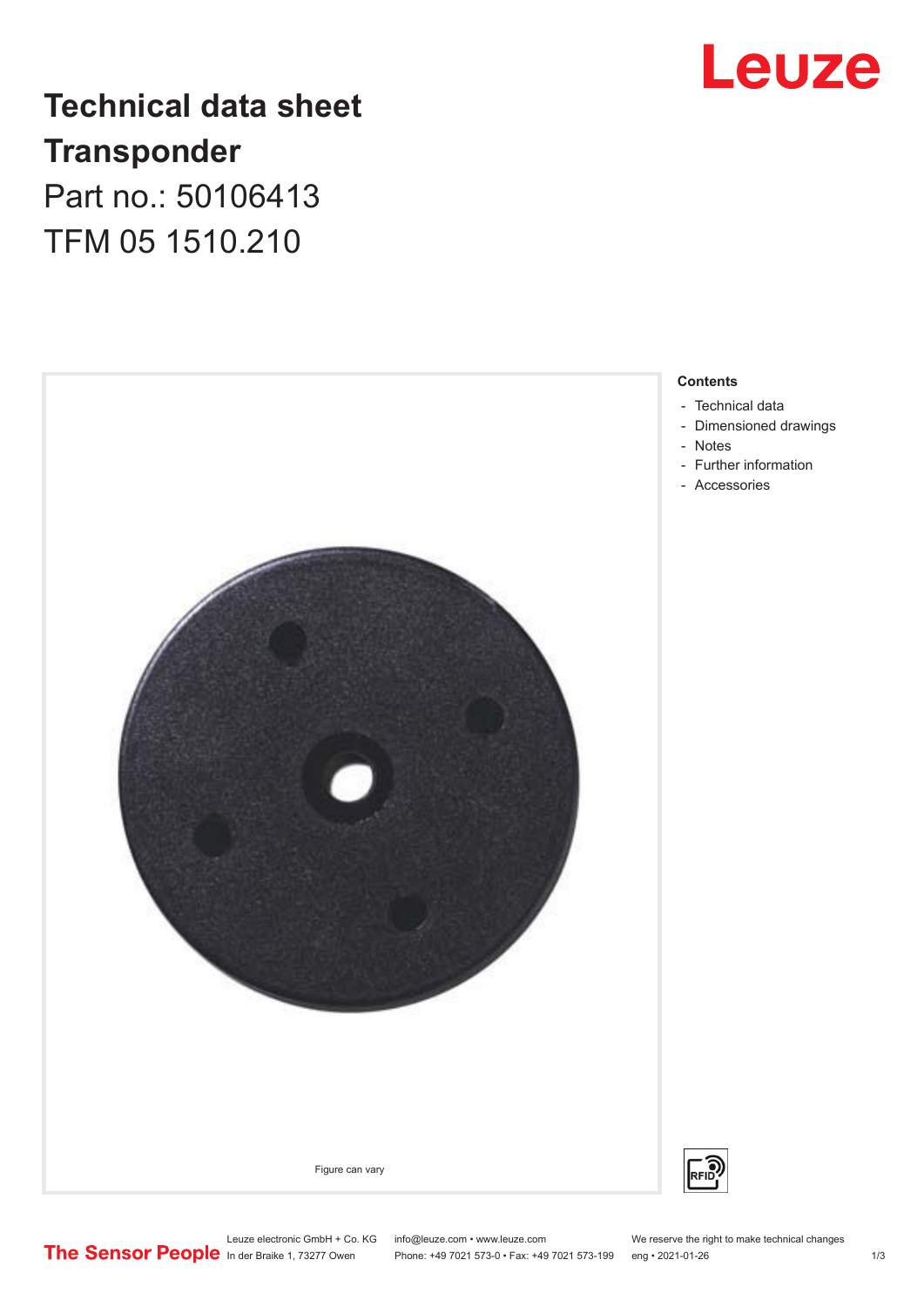## <span id="page-1-0"></span>**Technical data**

# Leuze

### **Basic data**

| <b>Series</b>            | <b>TFM</b> |
|--------------------------|------------|
| Suitable for             | <b>RFM</b> |
| Chip                     | I-CodeSLI  |
| <b>Working frequency</b> | 13.56 MHz  |

#### **Electrical data**

| Performance data         |                 |
|--------------------------|-----------------|
| <b>Memory access</b>     | Read/Write      |
| <b>Memory size</b>       | 112 B           |
| <b>Memory block</b>      | 28 Piece(s)     |
| <b>Memory block size</b> | 4 B             |
| Storage time             | $50 \text{ ms}$ |
|                          |                 |

#### **Certifications**

**Standards applied** ISO 15693

#### **Mechanical data**

| Design                  | <b>Disc</b>    |
|-------------------------|----------------|
| <b>Thickness</b>        | $2.5$ mm       |
| <b>Outer diameter</b>   | 50 mm          |
| Inner diameter          | $5 \text{ mm}$ |
| <b>Housing material</b> | Plastic        |
| <b>Plastic housing</b>  | <b>PA66</b>    |
| Net weight              | 4 g            |

| Ambient temperature, operation | $-2585 °C$   |
|--------------------------------|--------------|
| Ambient temperature, storage   | $-40$ 140 °C |
| <b>Certifications</b>          |              |
| Degree of protection           | IP 68        |
| <b>Classification</b>          |              |
| <b>Customs tariff number</b>   | 85235200     |
| eCl@ss $5.1.4$                 | 27289200     |
| $eC/\omega$ ss 8.0             | 27289290     |
| eC <sub>1</sub> @ss9.0         | 27280402     |
| eCl@ss 10.0                    | 27280402     |
| eCl@ss 11.0                    | 27280402     |
| <b>ETIM 5.0</b>                | EC002498     |
| <b>ETIM 6.0</b>                | EC002996     |

**ETIM 7.0** EC002996

**Environmental data**

## **Dimensioned drawings**

All dimensions in millimeters



## **Notes**

|  | Observe intended use!                                                                 |
|--|---------------------------------------------------------------------------------------|
|  | $\%$ This product is not a safety sensor and is not intended as personnel protection. |
|  | $\%$ The product may only be put into operation by competent persons.                 |
|  | ♦ Only use the product in accordance with its intended use.                           |